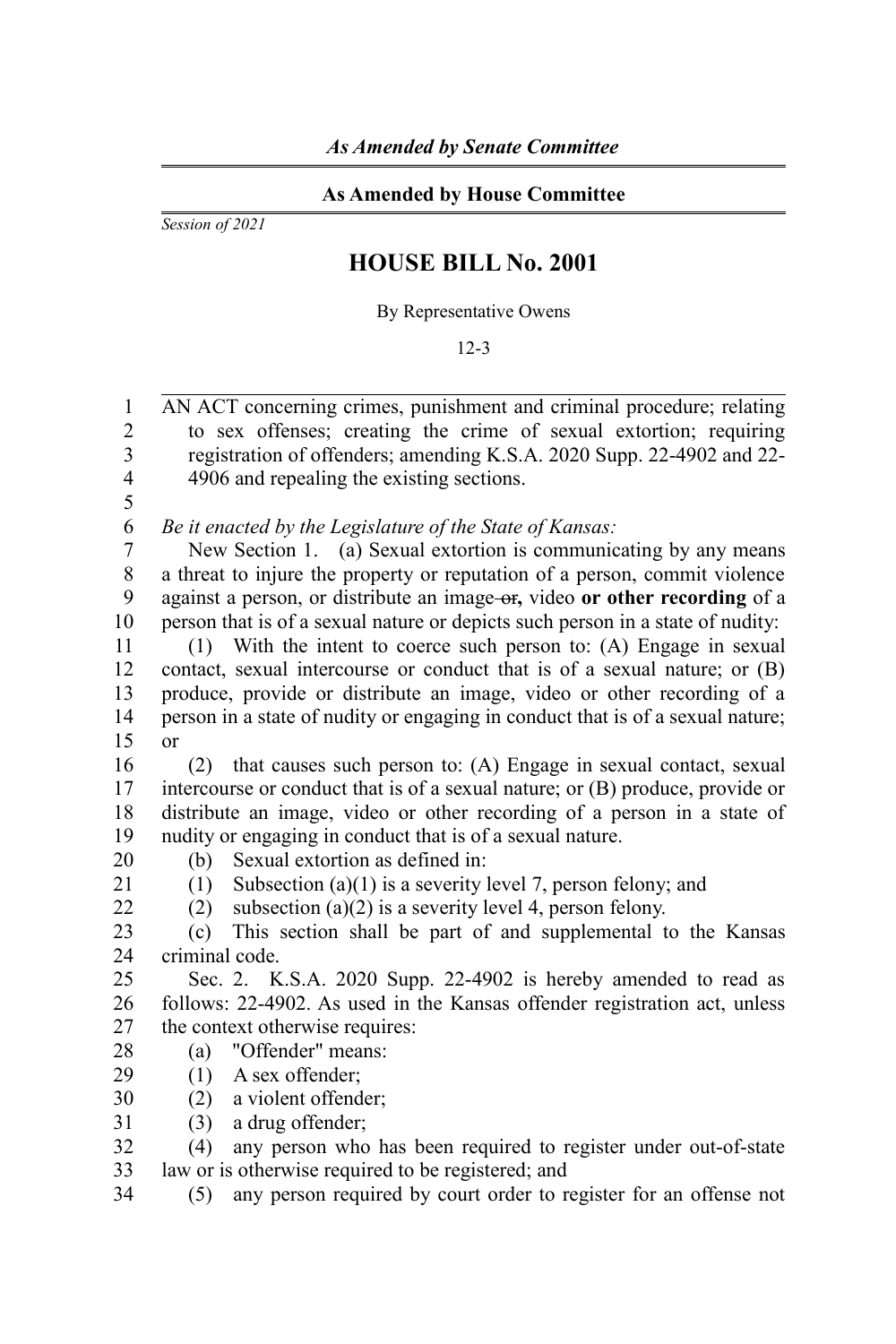otherwise required as provided in the Kansas offender registration act. 1

2

(b) "Sex offender" includes any person who:

(1) On or after April 14, 1994, is convicted of any sexually violent crime; 3 4

(2) on or after July 1, 2002, is adjudicated as a juvenile offender for an act which if committed by an adult would constitute the commission of a sexually violent crime, unless the court, on the record, finds that the act involved non-forcible sexual conduct, the victim was at least 14 years of age and the offender was not more than four years older than the victim; 5 6 7 8 9 10

(3) has been determined to be a sexually violent predator;

(4) on or after July 1, 1997, is convicted of any of the following crimes when one of the parties involved is less than 18 years of age: 11 12

(A) Adultery, as defined in K.S.A. 21-3507, prior to its repeal, or K.S.A. 2020 Supp. 21-5511, and amendments thereto; 13 14

(B) criminal sodomy, as defined in K.S.A. 21-3505(a)(1), prior to its repeal, or K.S.A. 2020 Supp. 21-5504(a)(1) or (a)(2), and amendments thereto; 15 16 17

(C) promoting prostitution, as defined in K.S.A. 21-3513, prior to its repeal, or K.S.A. 2020 Supp. 21-6420, prior to its amendment by section 17 of chapter 120 of the 2013 Session Laws of Kansas on July 1, 2013; 18 19 20

(D) patronizing a prostitute, as defined in K.S.A. 21-3515, prior to its repeal, or K.S.A. 2020 Supp. 21-6421, prior to its amendment by section 18 of chapter 120 of the 2013 Session Laws of Kansas on July 1, 2013; or 21 22 23

(E) lewd and lascivious behavior, as defined in K.S.A. 21-3508, prior to its repeal, or K.S.A. 2020 Supp. 21-5513, and amendments thereto; 24 25

(5) is convicted of sexual battery, as defined in K.S.A. 21-3517, prior to its repeal, or K.S.A. 2020 Supp. 21-5505(a), and amendments thereto; 26 27

(6) *is convicted of sexual extortion, as defined in section 1, and amendments thereto;* 28 29

*(7)* is convicted of an attempt, conspiracy or criminal solicitation, as defined in K.S.A. 21-3301, 21-3302 or 21-3303, prior to their repeal, or K.S.A. 2020 Supp. 21-5301, 21-5302, 21-5303, and amendments thereto, of an offense defined in this subsection; or 30 31 32 33

(7)*(8)* has been convicted of an offense that is comparable to any crime defined in this subsection, or any out-of-state conviction for an offense that under the laws of this state would be an offense defined in this subsection. 34 35 36 37

(c) "Sexually violent crime" means:

(1) Rape, as defined in K.S.A. 21-3502, prior to its repeal, or K.S.A. 2020 Supp. 21-5503, and amendments thereto; 39 40

(2) indecent liberties with a child, as defined in K.S.A. 21-3503, prior to its repeal, or K.S.A. 2020 Supp. 21-5506(a), and amendments thereto; 41 42

(3) aggravated indecent liberties with a child, as defined in K.S.A. 43

38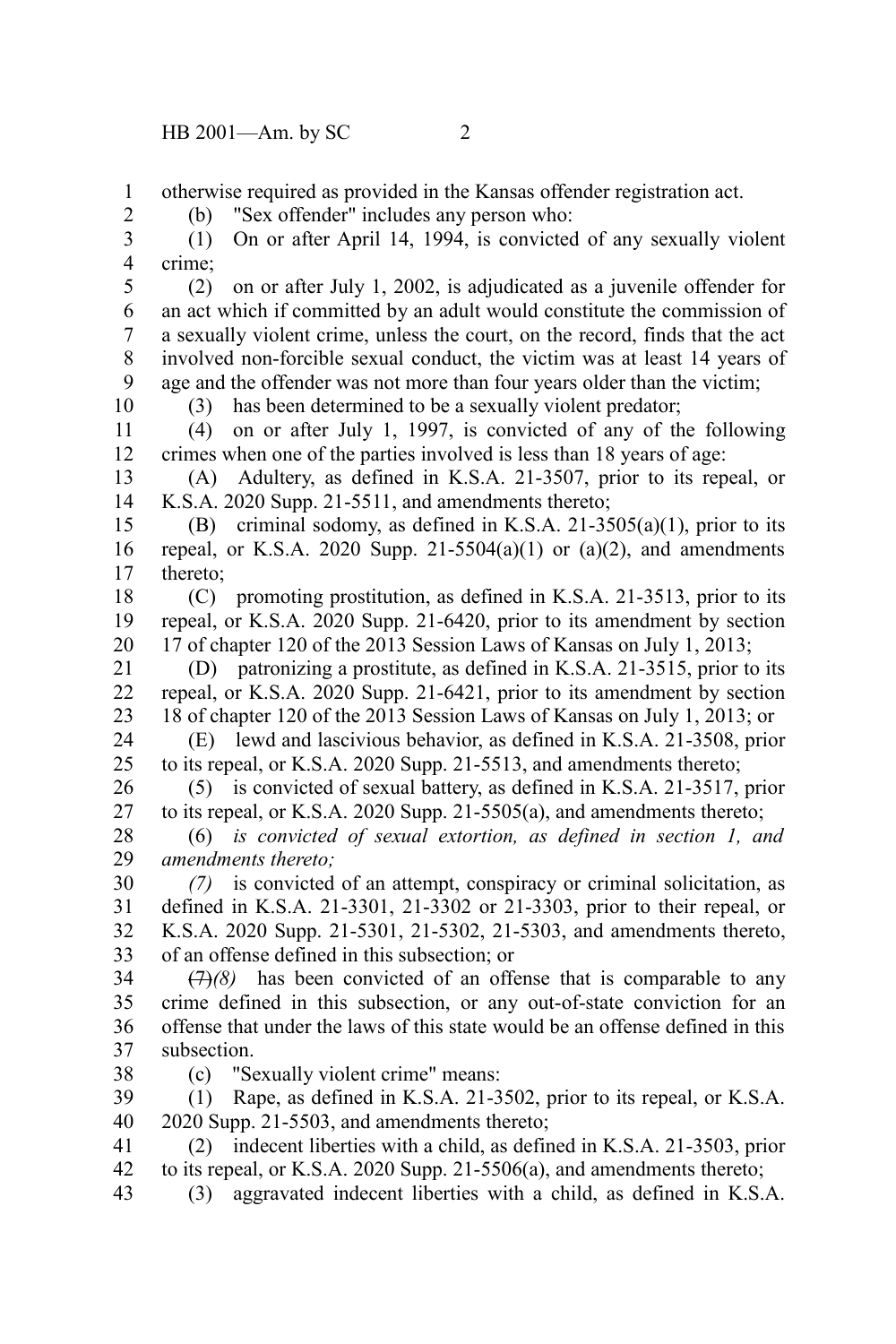21-3504, prior to its repeal, or K.S.A. 2020 Supp. 21-5506(b), and amendments thereto; (4) criminal sodomy, as defined in K.S.A. 21-3505(a)(2) or (a)(3), prior to its repeal, or K.S.A. 2020 Supp. 21-5504(a)(3) or (a)(4), and amendments thereto; (5) aggravated criminal sodomy, as defined in K.S.A. 21-3506, prior to its repeal, or K.S.A. 2020 Supp. 21-5504(b), and amendments thereto; (6) indecent solicitation of a child, as defined in K.S.A. 21-3510, prior to its repeal, or K.S.A. 2020 Supp. 21-5508(a), and amendments thereto; (7) aggravated indecent solicitation of a child, as defined in K.S.A. 21-3511, prior to its repeal, or K.S.A. 2020 Supp. 21-5508(b), and amendments thereto; (8) sexual exploitation of a child, as defined in K.S.A. 21-3516, prior to its repeal, or K.S.A. 2020 Supp. 21-5510, and amendments thereto; (9) aggravated sexual battery, as defined in K.S.A. 21-3518, prior to its repeal, or K.S.A. 2020 Supp. 21-5505(b), and amendments thereto; (10) aggravated incest, as defined in K.S.A. 21-3603, prior to its repeal, or K.S.A. 2020 Supp. 21-5604(b), and amendments thereto; (11) electronic solicitation, as defined in K.S.A. 21-3523, prior to its repeal, and K.S.A. 2020 Supp. 21-5509, and amendments thereto; (12) unlawful sexual relations, as defined in K.S.A. 21-3520, prior to its repeal, or K.S.A. 2020 Supp. 21-5512, and amendments thereto; (13) aggravated human trafficking, as defined in K.S.A. 21-3447, prior to its repeal, or K.S.A. 2020 Supp. 21-5426(b), and amendments thereto, if committed in whole or in part for the purpose of the sexual gratification of the defendant or another; (14) commercial sexual exploitation of a child, as defined in K.S.A. 2020 Supp. 21-6422, and amendments thereto; (15) promoting the sale of sexual relations, as defined in K.S.A. 2020 Supp. 21-6420, and amendments thereto; (16) any conviction or adjudication for an offense that is comparable to a sexually violent crime as defined in this subsection, or any out-of-state conviction or adjudication for an offense that under the laws of this state would be a sexually violent crime as defined in this subsection; (17) an attempt, conspiracy or criminal solicitation, as defined in K.S.A. 21-3301, 21-3302 or 21-3303, prior to their repeal, or K.S.A. 2020 Supp. 21-5301, 21-5302, 21-5303, and amendments thereto, of a sexually violent crime, as defined in this subsection; or (18) any act which has been determined beyond a reasonable doubt to have been sexually motivated, unless the court, on the record, finds that the act involved non-forcible sexual conduct, the victim was at least 14 years of age and the offender was not more than four years older than the 1 2 3 4 5 6 7 8 9 10 11 12 13 14 15 16 17 18 19 20 21 22 23 24 25 26 27 28 29 30 31 32 33 34 35 36 37 38 39 40 41 42 43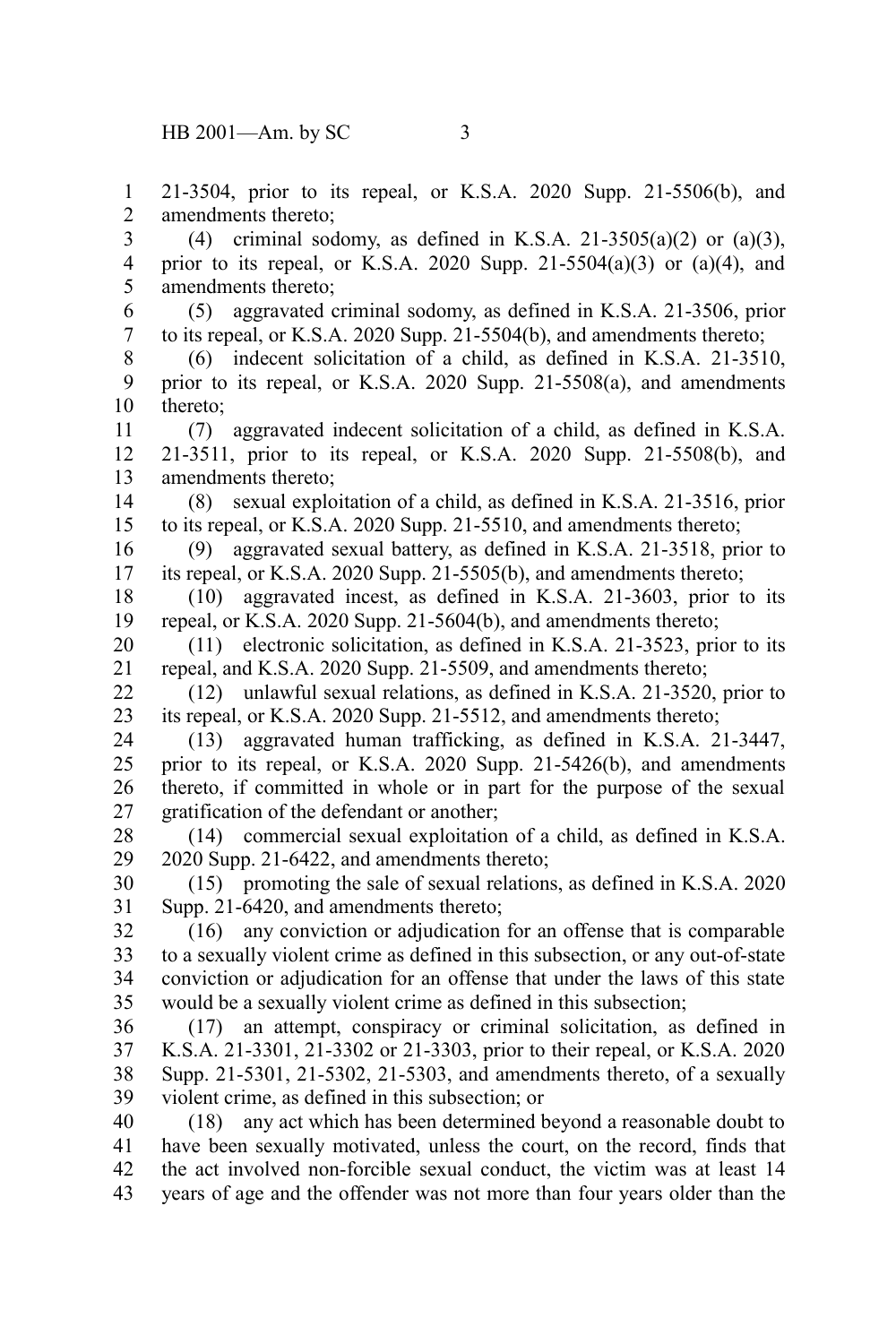victim. As used in this paragraph, "sexually motivated" means that one of the purposes for which the defendant committed the crime was for the purpose of the defendant's sexual gratification. 1 2 3

(d) "Sexually violent predator" means any person who, on or after July 1, 2001, is found to be a sexually violent predator pursuant to K.S.A. 59-29a01 et seq., and amendments thereto. 4 5 6

7

(e) "Violent offender" includes any person who:

(1) On or after July 1, 1997, is convicted of any of the following crimes: 8 9

(A) Capital murder, as defined in K.S.A. 21-3439, prior to its repeal, or K.S.A. 2020 Supp. 21-5401, and amendments thereto; 10 11

(B) murder in the first degree, as defined in K.S.A. 21-3401, prior to its repeal, or K.S.A. 2020 Supp. 21-5402, and amendments thereto; 12 13

(C) murder in the second degree, as defined in K.S.A. 21-3402, prior to its repeal, or K.S.A. 2020 Supp. 21-5403, and amendments thereto; 14 15

(D) voluntary manslaughter, as defined in K.S.A. 21-3403, prior to its repeal, or K.S.A. 2020 Supp. 21-5404, and amendments thereto; 16 17

(E) involuntary manslaughter, as defined in K.S.A. 21-3404, prior to its repeal, or K.S.A. 2020 Supp. 21-5405(a)(1), (a)(2) or (a)(4), and amendments thereto. The provisions of this paragraph shall not apply to violations of K.S.A. 2020 Supp. 21-5405(a)(3), and amendments thereto, which occurred on or after July 1, 2011, through July 1, 2013; 18 19 20 21 22

(F) kidnapping, as defined in K.S.A. 21-3420, prior to its repeal, or K.S.A. 2020 Supp. 21-5408(a), and amendments thereto; 23 24

(G) aggravated kidnapping, as defined in K.S.A. 21-3421, prior to its repeal, or K.S.A. 2020 Supp. 21-5408(b), and amendments thereto; 25 26

(H) criminal restraint, as defined in K.S.A. 21-3424, prior to its repeal, or K.S.A. 2020 Supp. 21-5411, and amendments thereto, except by a parent, and only when the victim is less than 18 years of age; or 27 28 29

(I) aggravated human trafficking, as defined in K.S.A. 21-3447, prior to its repeal, or K.S.A. 2020 Supp. 21-5426(b), and amendments thereto, if not committed in whole or in part for the purpose of the sexual gratification of the defendant or another; 30 31 32 33

(2) on or after July 1, 2006, is convicted of any person felony and the court makes a finding on the record that a deadly weapon was used in the commission of such person felony; 34 35 36

(3) has been convicted of an offense that is comparable to any crime defined in this subsection, any out-of-state conviction for an offense that under the laws of this state would be an offense defined in this subsection; or 37 38 39 40

(4) is convicted of an attempt, conspiracy or criminal solicitation, as defined in K.S.A. 21-3301, 21-3302 or 21-3303, prior to their repeal, or K.S.A. 2020 Supp. 21-5301, 21-5302 and 21-5303, and amendments 41 42 43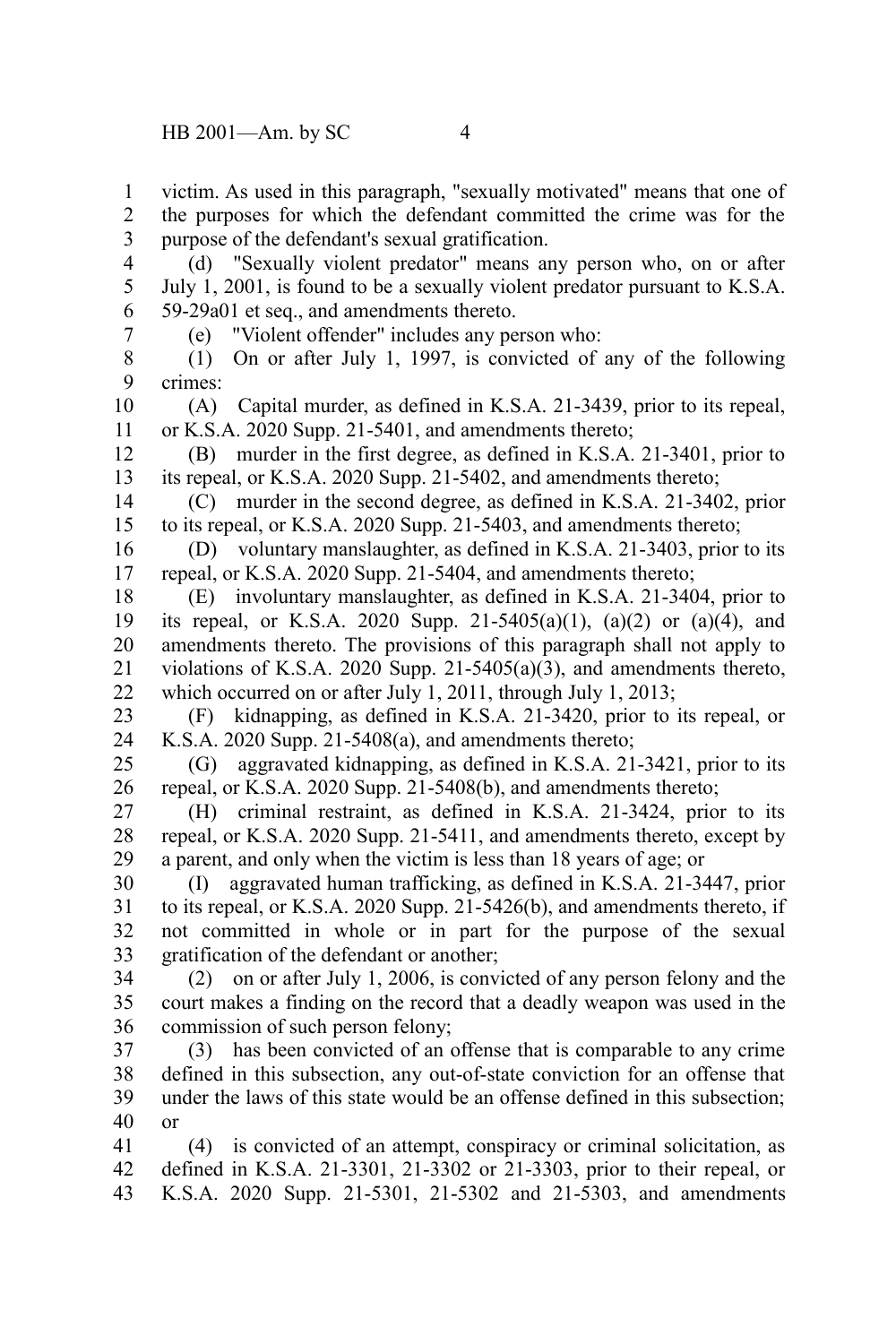thereto, of an offense defined in this subsection. 1

2

(f) "Drug offender" includes any person who, on or after July 1, 2007: (1) Is convicted of any of the following crimes:

3 4

(A) Unlawful manufacture or attempting such of any controlled substance or controlled substance analog, as defined in K.S.A. 65-4159, prior to its repeal, K.S.A. 2010 Supp. 21-36a03, prior to its transfer, or K.S.A. 2020 Supp. 21-5703, and amendments thereto; 5 6 7

(B) possession of ephedrine, pseudoephedrine, red phosphorus, lithium metal, sodium metal, iodine, anhydrous ammonia, pressurized ammonia or phenylpropanolamine, or their salts, isomers or salts of isomers with intent to use the product to manufacture a controlled substance, as defined in K.S.A. 65-7006(a), prior to its repeal, K.S.A. 2010 Supp. 21-36a09(a), prior to its transfer, or K.S.A. 2020 Supp. 21-5709(a), and amendments thereto; 8 9 10 11 12 13 14

(C) K.S.A. 65-4161, prior to its repeal, K.S.A. 2010 Supp. 21- 36a05(a)(1), prior to its transfer, or K.S.A. 2020 Supp. 21-5705(a)(1), and amendments thereto. The provisions of this paragraph shall not apply to violations of K.S.A. 2010 Supp.  $21-36a05(a)(2)$  through  $(a)(6)$  or  $(b)$ which occurred on or after July 1, 2009, through April 15, 2010; 15 16 17 18 19

(2) has been convicted of an offense that is comparable to any crime defined in this subsection, any out-of-state conviction for an offense that under the laws of this state would be an offense defined in this subsection; or 20 21 22 23

(3) is or has been convicted of an attempt, conspiracy or criminal solicitation, as defined in K.S.A. 21-3301, 21-3302 or 21-3303, prior to their repeal, or K.S.A. 2020 Supp. 21-5301, 21-5302 and 21-5303, and amendments thereto, of an offense defined in this subsection. 24 25 26 27

(g) Convictions or adjudications which result from or are connected with the same act, or result from crimes committed at the same time, shall be counted for the purpose of this section as one conviction or adjudication. Any conviction or adjudication set aside pursuant to law is not a conviction or adjudication for purposes of this section. A conviction or adjudication from any out-of-state court shall constitute a conviction or adjudication for purposes of this section. 28 29 30 31 32 33 34

(h) "School" means any public or private educational institution, including, but not limited to, postsecondary school, college, university, community college, secondary school, high school, junior high school, middle school, elementary school, trade school, vocational school or professional school providing training or education to an offender for three or more consecutive days or parts of days, or for 10 or more nonconsecutive days in a period of 30 consecutive days. 35 36 37 38 39 40 41

(i) "Employment" means any full-time, part-time, transient, day-labor employment or volunteer work, with or without compensation, for three or 42 43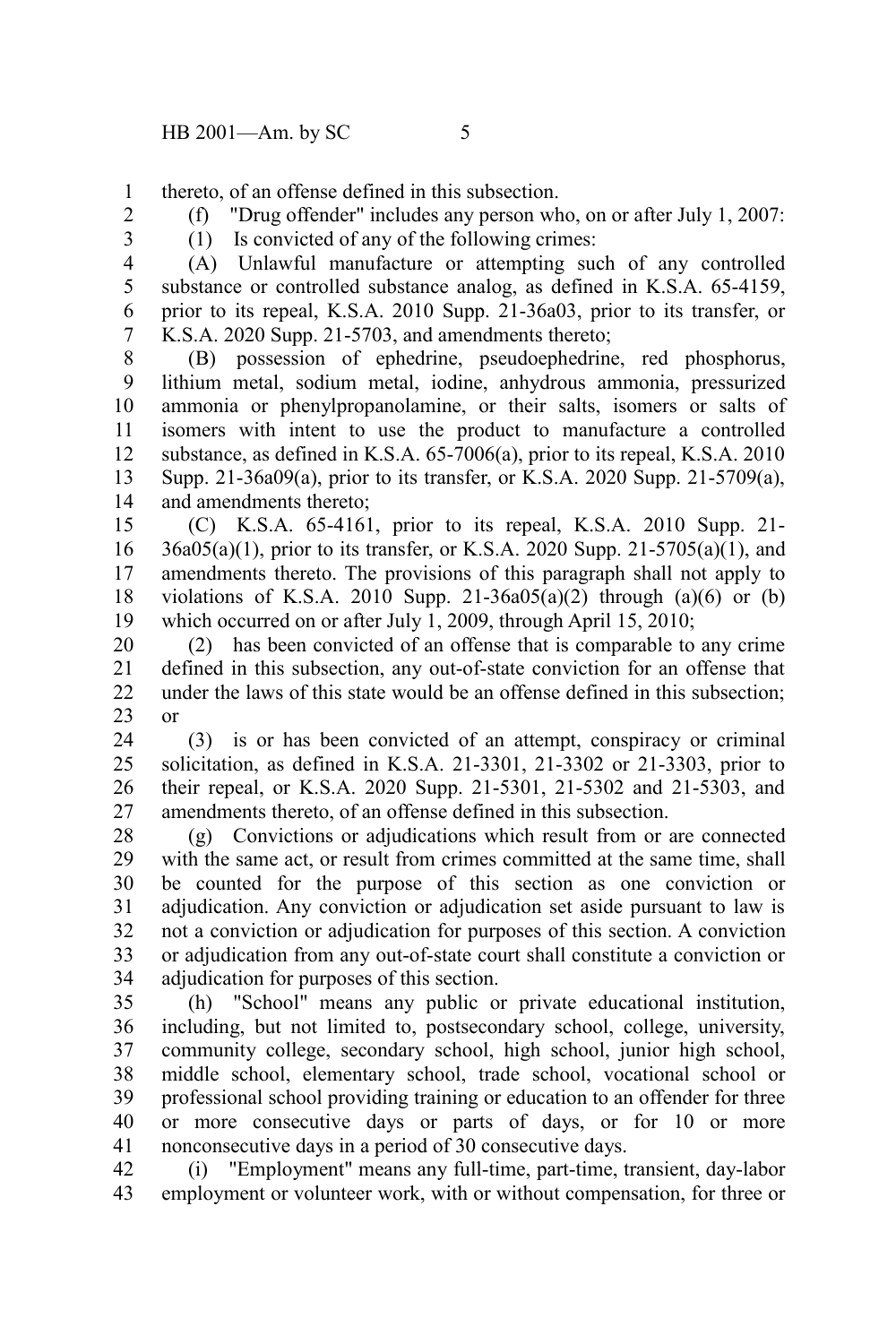more consecutive days or parts of days, or for 10 or more nonconsecutive days in a period of 30 consecutive days. 1 2

(j) "Reside" means to stay, sleep or maintain with regularity or temporarily one's person and property in a particular place other than a location where the offender is incarcerated. It shall be presumed that an offender resides at any and all locations where the offender stays, sleeps or maintains the offender's person for three or more consecutive days or parts of days, or for ten or more nonconsecutive days in a period of 30 consecutive days. 3 4 5 6 7 8 9

(k) "Residence" means a particular and definable place where an individual resides. Nothing in the Kansas offender registration act shall be construed to state that an offender may only have one residence for the purpose of such act. 10 11 12 13

14

(l) "Transient" means having no fixed or identifiable residence.

(m) "Law enforcement agency having initial jurisdiction" means the registering law enforcement agency of the county or location of jurisdiction where the offender expects to most often reside upon the offender's discharge, parole or release. 15 16 17 18

(n) "Registering law enforcement agency" means the sheriff's office or tribal police department responsible for registering an offender. 19 20

(o) "Registering entity" means any person, agency or other governmental unit, correctional facility or registering law enforcement agency responsible for obtaining the required information from, and explaining the required registration procedures to, any person required to register pursuant to the Kansas offender registration act. "Registering entity" shall include, but not be limited to, sheriff's offices, tribal police departments and correctional facilities. 21 22 23 24 25 26 27

(p) "Treatment facility" means any public or private facility or institution providing inpatient mental health, drug or alcohol treatment or counseling, but does not include a hospital, as defined in K.S.A. 65-425, and amendments thereto. 28 29 30 31

(q) "Correctional facility" means any public or private correctional facility, juvenile detention facility, prison or jail. 32 33

(r) "Out-of-state" means: the District of Columbia; any federal, military or tribal jurisdiction, including those within this state; any foreign jurisdiction; or any state or territory within the United States, other than this state. 34 35 36 37

(s) "Duration of registration" means the length of time during which an offender is required to register for a specified offense or violation. 38 39

(t) (1) Notwithstanding any other provision of this section, "offender" shall not include any person who is: 40 41

(A) Convicted of unlawful transmission of a visual depiction of a child, as defined in K.S.A. 2020 Supp. 21-5611(a), and amendments 42 43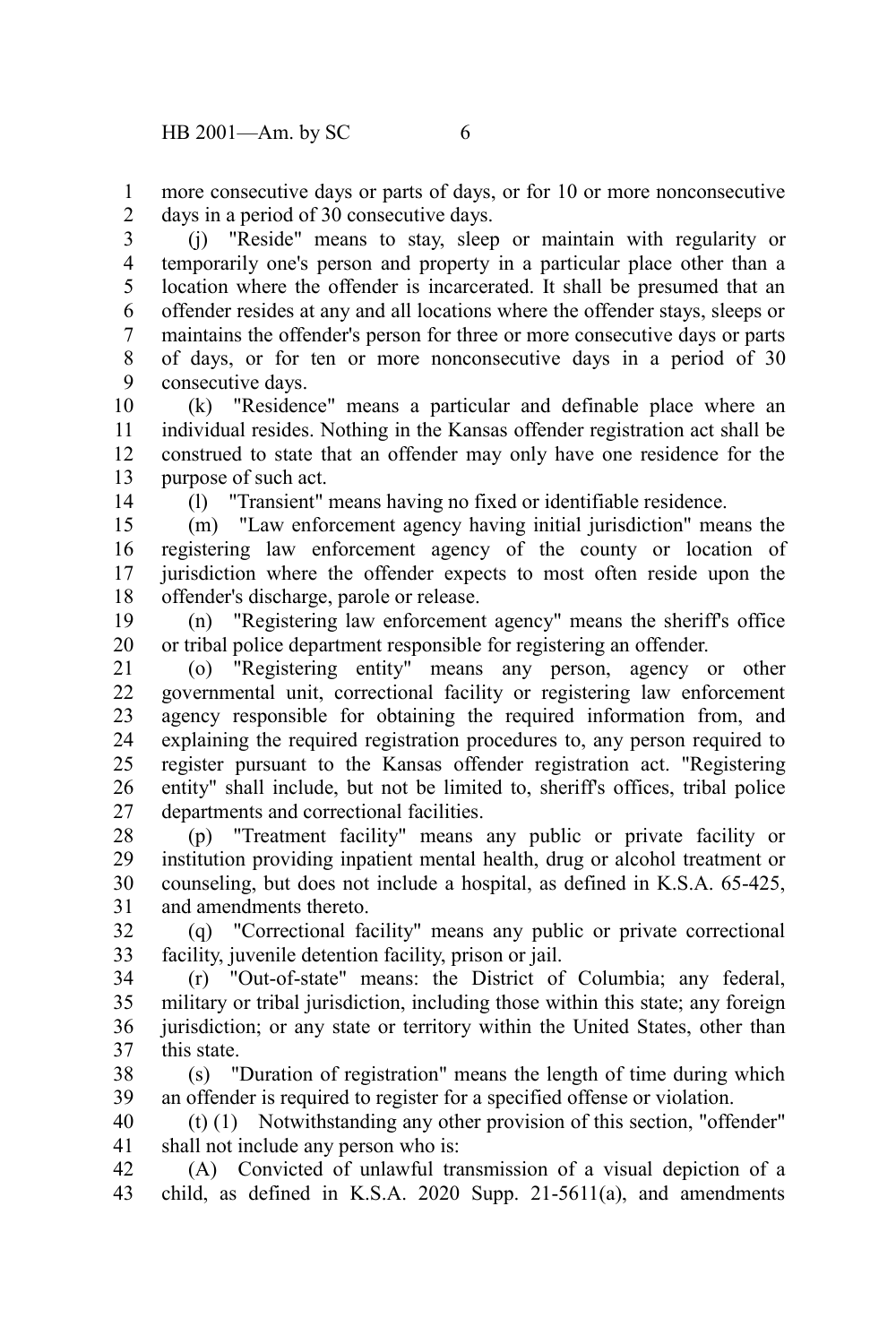thereto, aggravated unlawful transmission of a visual depiction of a child, as defined in K.S.A. 2020 Supp. 21-5611(b), and amendments thereto, or unlawful possession of a visual depiction of a child, as defined in K.S.A. 2020 Supp. 21-5610, and amendments thereto;  $\Theta$ 1 2 3 4

(B) adjudicated as a juvenile offender for an act which if committed by an adult would constitute the commission of a crime defined in subsection  $(t)(1)(A)$ ; or 5 6 7

**(C) adjudicated as a juvenile offender for an act which if committed by an adult would constitute the commission of sexual extortion as defined in section 1, and amendments thereto**. 8 9 10

(2) Notwithstanding any other provision of law, a court shall not order any person to register under the Kansas offender registration act for the offenses described in subsection  $(t)(1)$ . 11 12 13

Sec. 3. K.S.A. 2020 Supp. 22-4906 is hereby amended to read as follows: 22-4906. (a) (1) Except as provided in subsection (c), if convicted of any of the following offenses, an offender's duration of registration shall be, if confined, 15 years after the date of parole, discharge or release, whichever date is most recent, or, if not confined, 15 years from the date of conviction: 14 15 16 17 18 19

(A) Sexual battery, as defined in K.S.A. 21-3517, prior to its repeal, or K.S.A. 2020 Supp. 21-5505(a), and amendments thereto; 20 21

(B) adultery, as defined in K.S.A. 21-3507, prior to its repeal, or K.S.A. 2020 Supp. 21-5511, and amendments thereto, when one of the parties involved is less than 18 years of age; 22 23 24

(C) promoting the sale of sexual relations, as defined in K.S.A. 2020 Supp. 21-6420, and amendments thereto; 25 26

(D) patronizing a prostitute, as defined in K.S.A. 21-3515, prior to its repeal, or K.S.A. 2020 Supp. 21-6421, prior to its amendment by section 18 of chapter 120 of the 2013 Session Laws of Kansas on July 1, 2013, when one of the parties involved is less than 18 years of age; 27 28 29 30

(E) lewd and lascivious behavior, as defined in K.S.A. 21-3508, prior to its repeal, or K.S.A. 2020 Supp. 21-5513, and amendments thereto, when one of the parties involved is less than 18 years of age; 31 32 33

(F) capital murder, as defined in K.S.A. 21-3439, prior to its repeal, or K.S.A. 2020 Supp. 21-5401, and amendments thereto; 34 35

(G) murder in the first degree, as defined in K.S.A. 21-3401, prior to its repeal, or K.S.A. 2020 Supp. 21-5402, and amendments thereto; 36 37

(H) murder in the second degree, as defined in K.S.A. 21-3402, prior to its repeal, or K.S.A. 2020 Supp. 21-5403, and amendments thereto; 38 39

(I) voluntary manslaughter, as defined in K.S.A. 21-3403, prior to its repeal, or K.S.A. 2020 Supp. 21-5404, and amendments thereto; 40 41

(J) involuntary manslaughter, as defined in K.S.A. 21-3404, prior to its repeal, or K.S.A. 2020 Supp. 21-5405(a)(1), (a)(2) or (a)(4), and 42 43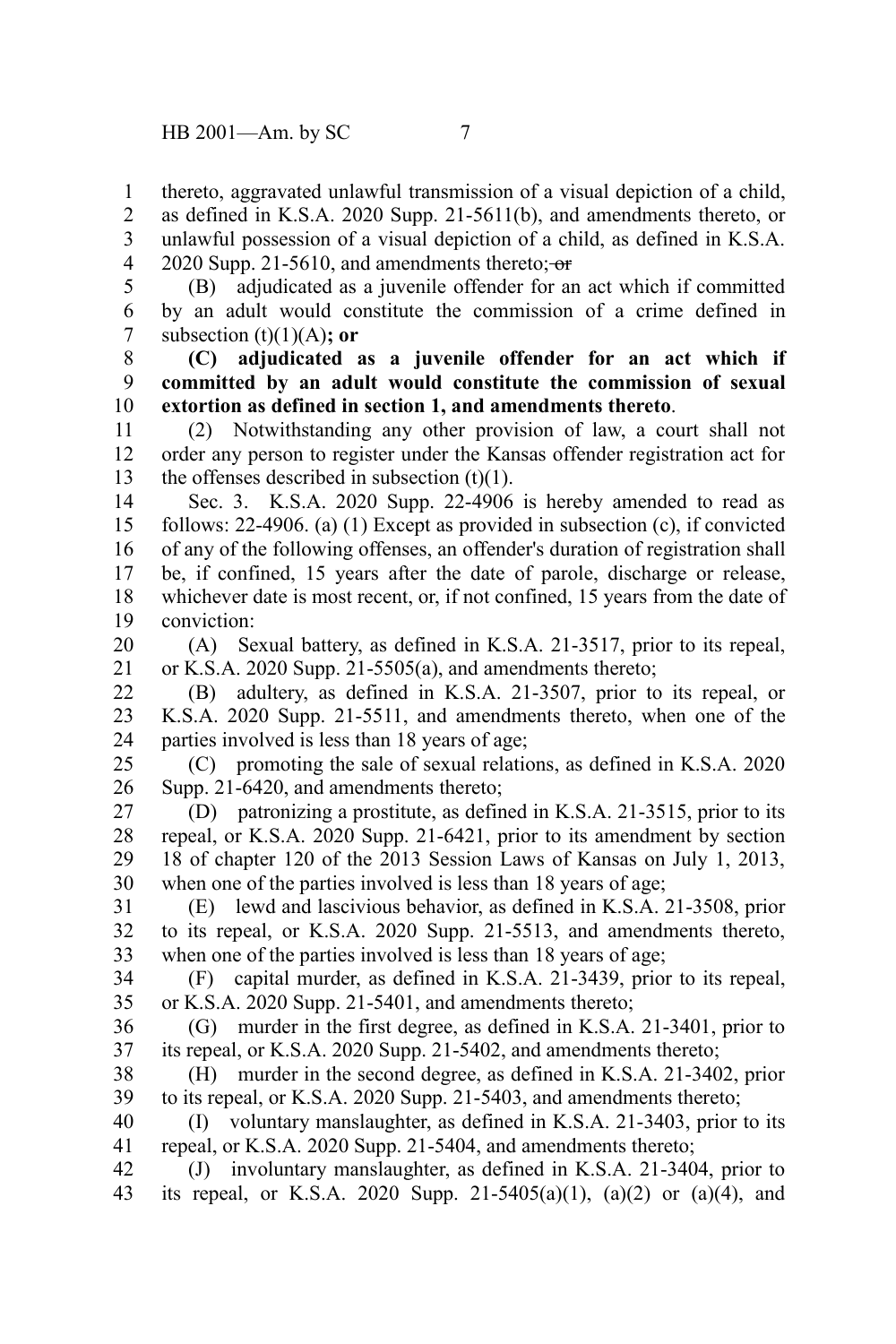amendments thereto; 1

(K) criminal restraint, as defined in K.S.A. 21-3424, prior to its repeal, or K.S.A. 2020 Supp. 21-5411, and amendments thereto, except by a parent, and only when the victim is less than 18 years of age; 2 3 4

(L) *sexual extortion, as defined in section 1, and amendments thereto, when one of the parties involved is less than 18 years of age;* 5 6

*(M)* any act which has been determined beyond a reasonable doubt to have been sexually motivated, unless the court, on the record, finds that the act involved non-forcible sexual conduct, the victim was at least 14 years of age and the offender was not more than four years older than the victim; 7 8 9 10 11

(M)*(N)* conviction of any person required by court order to register for an offense not otherwise required as provided in the Kansas offender registration act; 12 13 14

(N)*(O)* conviction of any person felony and the court makes a finding on the record that a deadly weapon was used in the commission of such person felony; 15 16 17

 $(\Theta)$ (P) unlawful manufacture or attempting such of any controlled substance or controlled substance analog, as defined in K.S.A. 65-4159, prior to its repeal, K.S.A. 2010 Supp. 21-36a03, prior to its transfer, or K.S.A. 2020 Supp. 21-5703, and amendments thereto; 18 19 20 21

(P)*(Q)* possession of ephedrine, pseudoephedrine, red phosphorus, lithium metal, sodium metal, iodine, anhydrous ammonia, pressurized ammonia or phenylpropanolamine, or their salts, isomers or salts of isomers with intent to use the product to manufacture a controlled substance, as defined by K.S.A. 65-7006(a), prior to its repeal, K.S.A. 2010 Supp. 21-36a09(a), prior to its transfer, or K.S.A. 2020 Supp. 21- 5709(a), and amendments thereto; 22 23 24 25 26 27 28

(Q)*(R)* K.S.A. 65-4161, prior to its repeal, K.S.A. 2010 Supp. 21-  $36a05(a)(1)$ , prior to its transfer, or K.S.A. 2020 Supp. 21-5705(a)(1), and amendments thereto; or 29 30 31

(R)*(S)* any attempt, conspiracy or criminal solicitation, as defined in K.S.A. 21-3301, 21-3302 or 21-3303, prior to their repeal, or K.S.A. 2020 Supp. 21-5301, 21-5302 and 21-5303, and amendments thereto, of an offense defined in this subsection. 32 33 34 35

(2) Except as otherwise provided by the Kansas offender registration act, the duration of registration terminates, if not confined, at the expiration of 15 years from the date of conviction. Any period of time during which any offender is incarcerated in any jail or correctional facility or during which the offender does not comply with any and all requirements of the Kansas offender registration act shall not count toward the duration of registration. 36 37 38 39 40 41 42

(b) (1) Except as provided in subsection (c), if convicted of any of the 43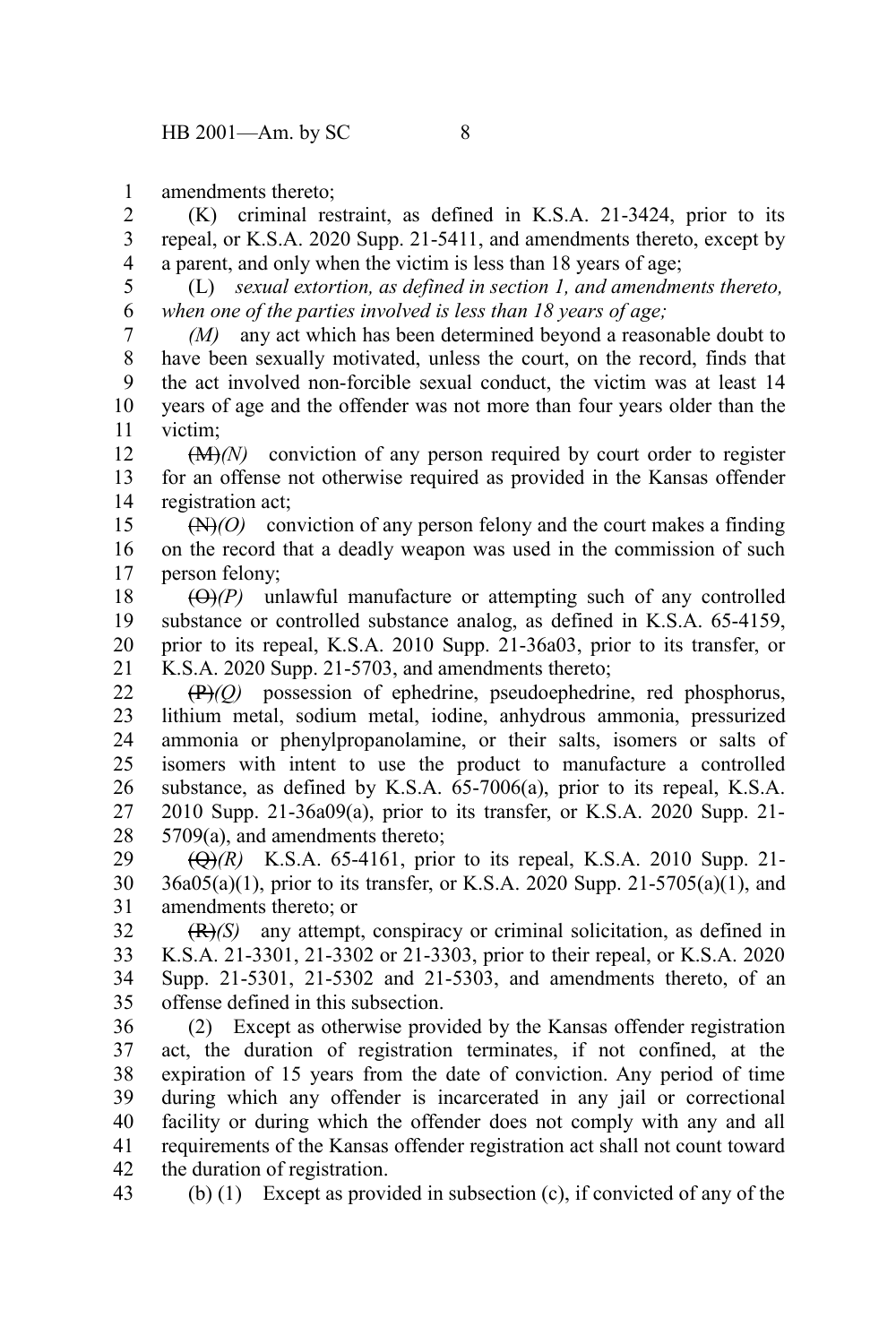following offenses, an offender's duration of registration shall be, if confined, 25 years after the date of parole, discharge or release, whichever date is most recent, or, if not confined, 25 years from the date of conviction: 1 2 3 4

(A) Criminal sodomy, as defined in K.S.A. 21-3505(a)(1), prior to its repeal, or K.S.A. 2020 Supp. 21-5504(a)(1) or (a)(2), and amendments thereto, when one of the parties involved is less than 18 years of age; 5 6 7

(B) indecent solicitation of a child, as defined in K.S.A. 21-3510, prior to its repeal, or K.S.A. 2020 Supp. 21-5508(a), and amendments thereto; 8 9 10

(C) electronic solicitation, as defined in K.S.A. 21-3523, prior to its repeal, or K.S.A. 2020 Supp. 21-5509, and amendments thereto; 11 12

(D) aggravated incest, as defined in K.S.A. 21-3603, prior to its repeal, or K.S.A. 2020 Supp. 21-5604(b), and amendments thereto; 13 14

(E) indecent liberties with a child, as defined in K.S.A. 21-3503, prior to its repeal, or K.S.A. 2020 Supp. 21-5506(a), and amendments thereto; 15 16

(F) unlawful sexual relations, as defined in K.S.A. 21-3520, prior to its repeal, or K.S.A. 2020 Supp. 21-5512, and amendments thereto; 17 18

(G) sexual exploitation of a child, as defined in K.S.A. 21-3516, prior to its repeal, or K.S.A. 2020 Supp. 21-5510, and amendments thereto, if the victim is 14 or more years of age but less than 18 years of age; 19 20 21

(H) aggravated sexual battery, as defined in K.S.A. 21-3518, prior to its repeal, or K.S.A. 2020 Supp. 21-5505(b), and amendments thereto; 22 23

(I) promoting prostitution, as defined in K.S.A. 21-3513, prior to its repeal, or K.S.A. 2020 Supp. 21-6420, prior to its amendment by section 17 of chapter 120 of the 2013 Session Laws of Kansas on July 1, 2013, if the person selling sexual relations is 14 or more years of age but less than 18 years of age; or 24 25 26 27 28

(J) any attempt, conspiracy or criminal solicitation, as defined in K.S.A. 21-3301, 21-3302 or 21-3303, prior to their repeal, or K.S.A. 2020 Supp. 21-5301, 21-5302 and 21-5303, and amendments thereto, of an offense defined in this subsection. 29 30 31 32

(2) Except as otherwise provided by the Kansas offender registration act, the duration of registration terminates, if not confined, at the expiration of 25 years from the date of conviction. Any period of time during which any offender is incarcerated in any jail or correctional facility or during which the offender does not comply with any and all requirements of the Kansas offender registration act shall not count toward the duration of registration. 33 34 35 36 37 38 39

(c) Upon a second or subsequent conviction of an offense requiring registration, an offender's duration of registration shall be for such offender's lifetime. 40 41 42

(d) The duration of registration for any offender who has been 43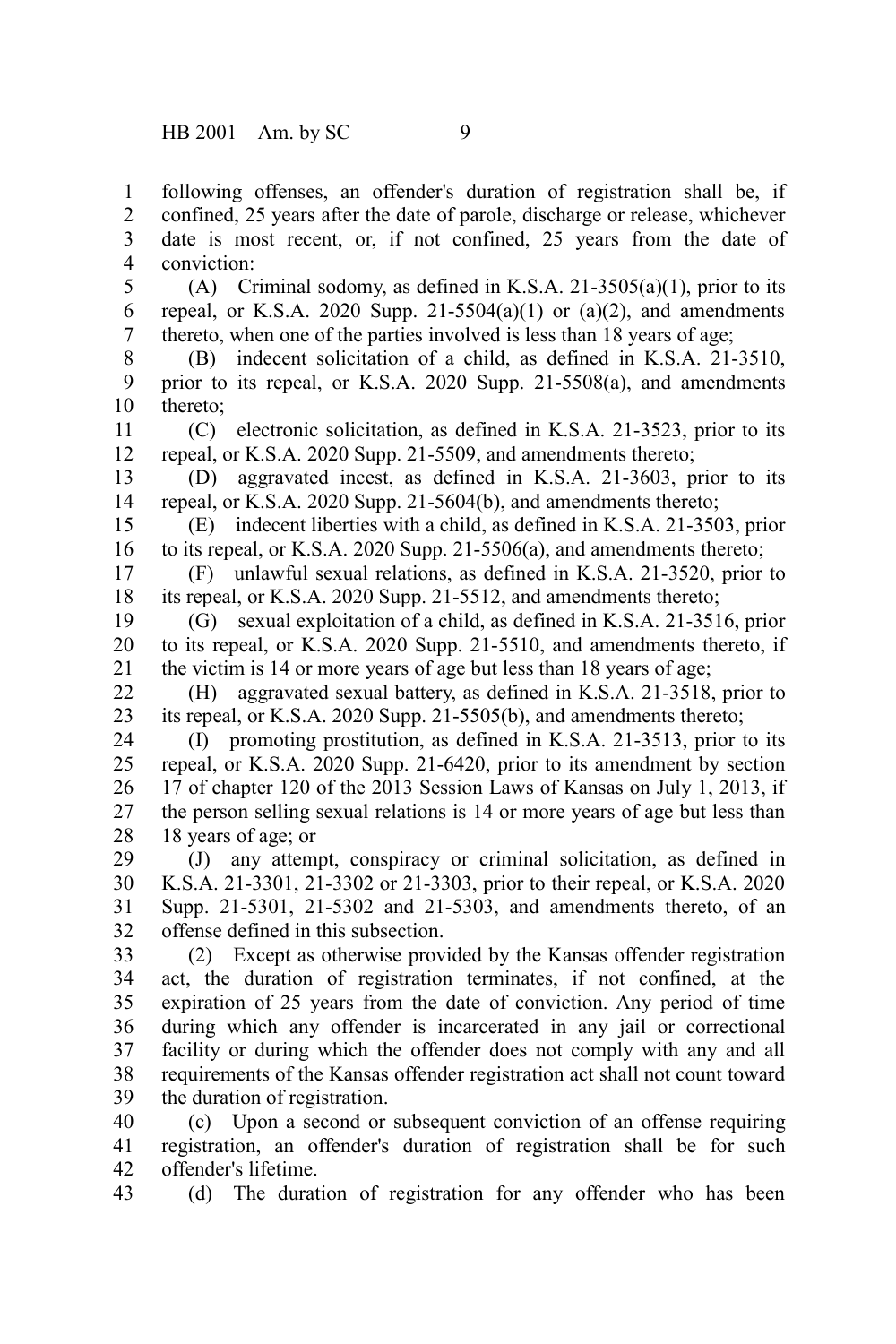convicted of any of the following offenses shall be for such offender's lifetime: 1 2

(1) Rape, as defined in K.S.A. 21-3502, prior to its repeal, or K.S.A. 2020 Supp. 21-5503, and amendments thereto; 3 4

(2) aggravated indecent solicitation of a child, as defined in K.S.A. 21-3511, prior to its repeal, or K.S.A. 2020 Supp. 21-5508(b), and amendments thereto; 5 6 7

(3) aggravated indecent liberties with a child, as defined in K.S.A. 21-3504, prior to its repeal, or K.S.A. 2020 Supp. 21-5506(b), and amendments thereto; 8 9 10

(4) criminal sodomy, as defined in K.S.A. 21-3505(a)(2) or (a)(3), prior to its repeal, or K.S.A. 2020 Supp. 21-5504(a)(3) or (a)(4), and amendments thereto; 11 12 13

(5) aggravated criminal sodomy, as defined in K.S.A. 21-3506, prior to its repeal, or K.S.A. 2020 Supp. 21-5504(b), and amendments thereto; 14 15

(6) aggravated human trafficking, as defined in K.S.A. 21-3447, prior to its repeal, or K.S.A. 2020 Supp. 21-5426(b), and amendments thereto; 16 17

(7) sexual exploitation of a child, as defined in K.S.A. 21-3516, prior to its repeal, or K.S.A. 2020 Supp. 21-5510, and amendments thereto, if the victim is less than 14 years of age; 18 19 20

(8) promoting prostitution, as defined in K.S.A. 21-3513, prior to its repeal, or K.S.A. 2020 Supp. 21-6420, prior to its amendment by section 17 of chapter 120 of the 2013 Session Laws of Kansas on July 1, 2013, if the person selling sexual relations is less than 14 years of age; 21 22 23 24

(9) kidnapping, as defined in K.S.A. 21-3420, prior to its repeal, or K.S.A. 2020 Supp. 21-5408(a), and amendments thereto; 25 26

(10) aggravated kidnapping, as defined in K.S.A. 21-3421, prior to its repeal, or K.S.A. 2020 Supp. 21-5408(b), and amendments thereto; 27 28

(11) commercial sexual exploitation of a child, as defined in K.S.A. 2020 Supp. 21-6422, and amendments thereto; or 29 30

(12) any attempt, conspiracy or criminal solicitation, as defined in K.S.A. 21-3301, 21-3302 or 21-3303, prior to their repeal, or K.S.A. 2020 Supp. 21-5301, 21-5302 and 21-5303, and amendments thereto, of an offense defined in this subsection. 31 32 33 34

(e) Any person who has been declared a sexually violent predator pursuant to K.S.A. 59-29a01 et seq., and amendments thereto, shall register for such person's lifetime. 35 36 37

(f) Notwithstanding any other provisions of this section, for an offender less than 14 years of age who is adjudicated as a juvenile offender for an act which if committed by an adult would constitute a sexually violent crime set forth in K.S.A. 22-4902(c), and amendments thereto, the court shall: 38 39 40 41 42

(1) Require registration until such offender reaches 18 years of age, at 43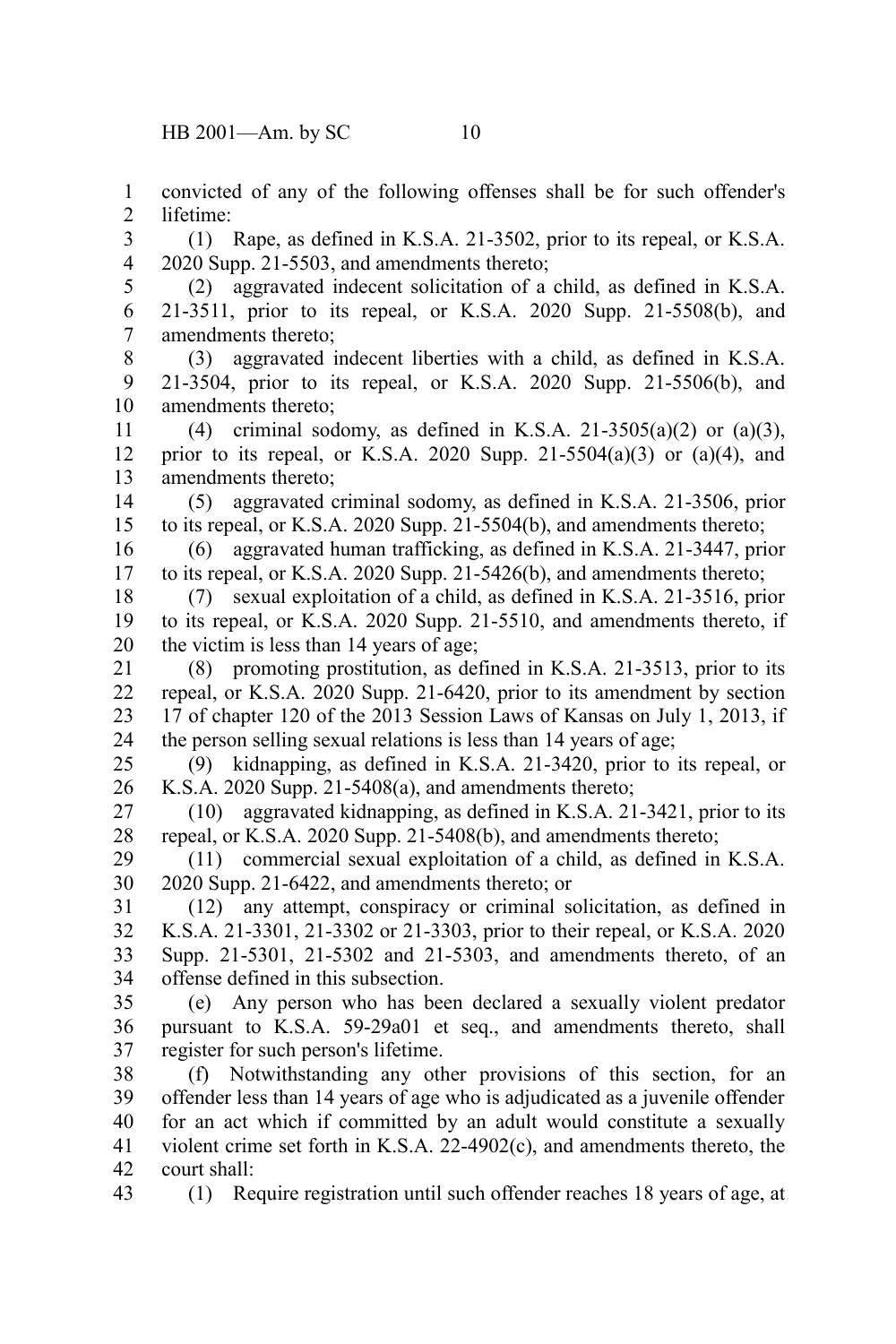the expiration of five years from the date of adjudication or, if confined, 1

from release from confinement, whichever date occurs later. Any period of time during which the offender is incarcerated in any jail, juvenile facility or correctional facility or during which the offender does not comply with any and all requirements of the Kansas offender registration act shall not count toward the duration of registration; 2 3 4 5 6

(2) not require registration if the court, on the record, finds substantial and compelling reasons therefor; or 7 8

(3) require registration, but such registration information shall not be open to inspection by the public or posted on any internet website, as provided in K.S.A. 22-4909, and amendments thereto. If the court requires registration but such registration is not open to the public, such offender shall provide a copy of such court order to the registering law enforcement agency at the time of registration. The registering law enforcement agency shall forward a copy of such court order to the Kansas bureau of investigation. 9 10 11 12 13 14 15 16

If such offender violates a condition of release during the term of the conditional release, the court may require such offender to register pursuant to paragraph (1). 17 18 19

(g) Notwithstanding any other provisions of this section, for an offender 14 years of age or more who is adjudicated as a juvenile offender for an act which if committed by an adult would constitute a sexually violent crime set forth in K.S.A. 22-4902(c), and amendments thereto, and such crime is not an off-grid felony or a felony ranked in severity level 1 of the nondrug grid as provided in K.S.A. 21-4704, prior to its repeal, or K.S.A. 2020 Supp. 21-6804, and amendments thereto, the court shall: 20 21 22 23 24 25 26

(1) Require registration until such offender reaches 18 years of age, at the expiration of five years from the date of adjudication or, if confined, from release from confinement, whichever date occurs later. Any period of time during which the offender is incarcerated in any jail, juvenile facility or correctional facility or during which the offender does not comply with any and all requirements of the Kansas offender registration act shall not count toward the duration of registration; 27 28 29 30 31 32 33

(2) not require registration if the court, on the record, finds substantial and compelling reasons therefor; or 34 35

(3) require registration, but such registration information shall not be open to inspection by the public or posted on any internet website, as provided in K.S.A. 22-4909, and amendments thereto. If the court requires registration but such registration is not open to the public, such offender shall provide a copy of such court order to the registering law enforcement agency at the time of registration. The registering law enforcement agency shall forward a copy of such court order to the Kansas bureau of investigation. 36 37 38 39 40 41 42 43